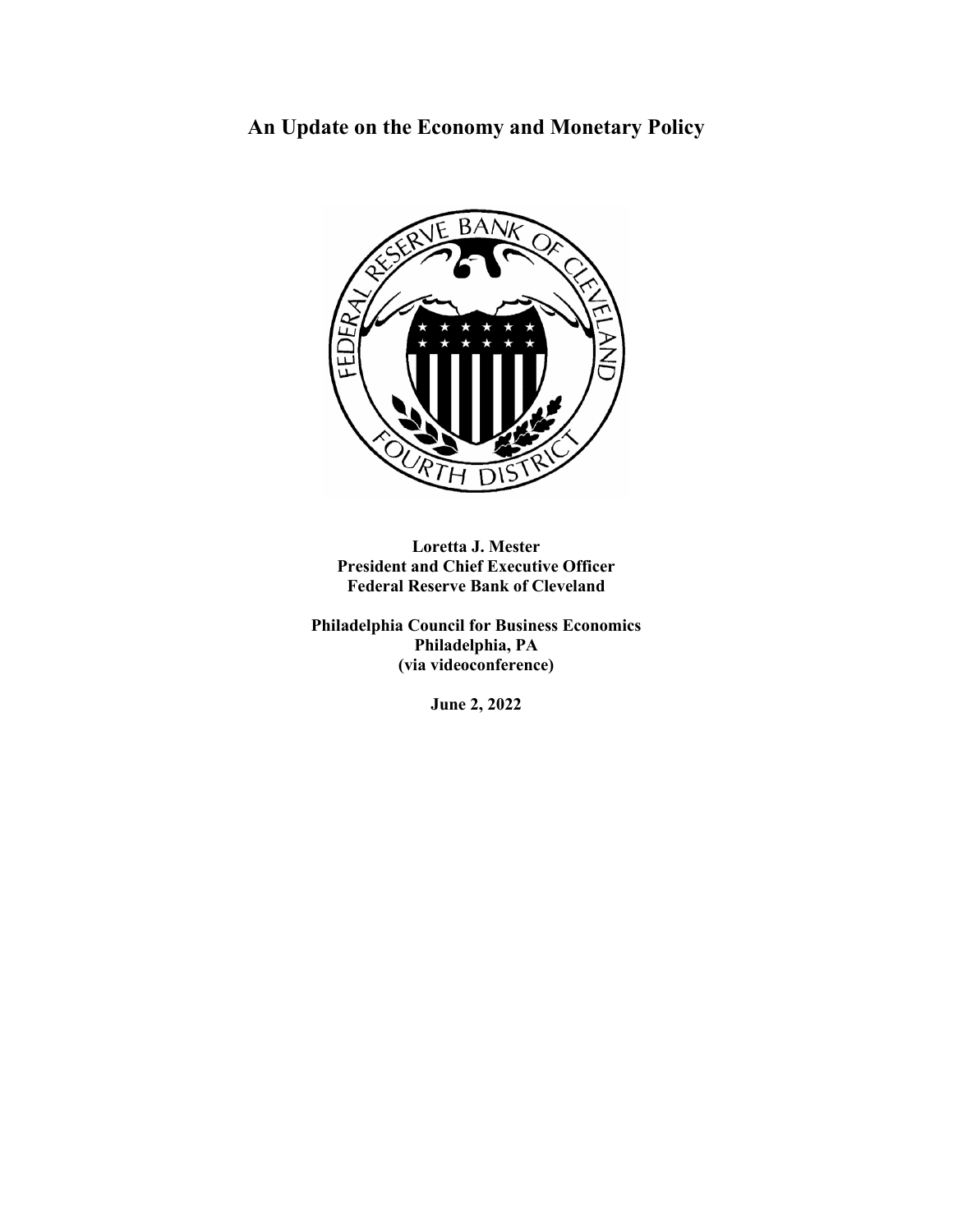## **Introduction**

I thank Michael Weiss and the Philadelphia Council for Business Economics (PCBE) for inviting me to speak today. It is nice to be back in Philly, if only virtually. I spent many years at the Philadelphia Fed and fondly remember attending many of the PCBE's programs, which were held at the Bank. The conversations were always relevant, with attendees providing a variety of valuable insights into the economy, financial markets, and policy. So I am looking forward to engaging with you today. But before we start, I need to remind you that the views I present will be my own and not necessarily those of the Federal Reserve System or of my colleagues on the Federal Open Market Committee.

The key challenge facing the economy is unacceptably high inflation, which reflects the imbalance between strong aggregate demand and constrained aggregate supply. The FOMC is committed to using its tools to get inflation under control, on a downward trajectory to its longer-run inflation goal of 2 percent, and the Committee has begun the process of repositioning monetary policy. This recalibration reflects the evolution of economic conditions, the economic outlook, and the risks around the outlook, and as the recalibration proceeds, it will continue to do so.

#### **The Economy**

Last year, despite the ongoing challenges posed by the pandemic, U.S. economic growth was very strong. Real GDP grew at an annual rate of 5-1/2 percent, the highest since 1984 and well above the trend growth rate, which I estimate to be about 2 percent. Growth this year has been expected to slow from this robust pace, and in the first quarter, growth actually turned negative. But the details of the report suggest that demand momentum remained strong. The main contributors to the decline in output were declines in net exports and government spending, and slower inventory investment. The decline in net exports reflected a pullback in foreign demand for our exports amid continued robust domestic demand for imports. Government spending fell but remained at a high level. The pace at which firms invested in inventories was still very strong, just not as strong as the robust pace seen in the fourth quarter. Supported by savings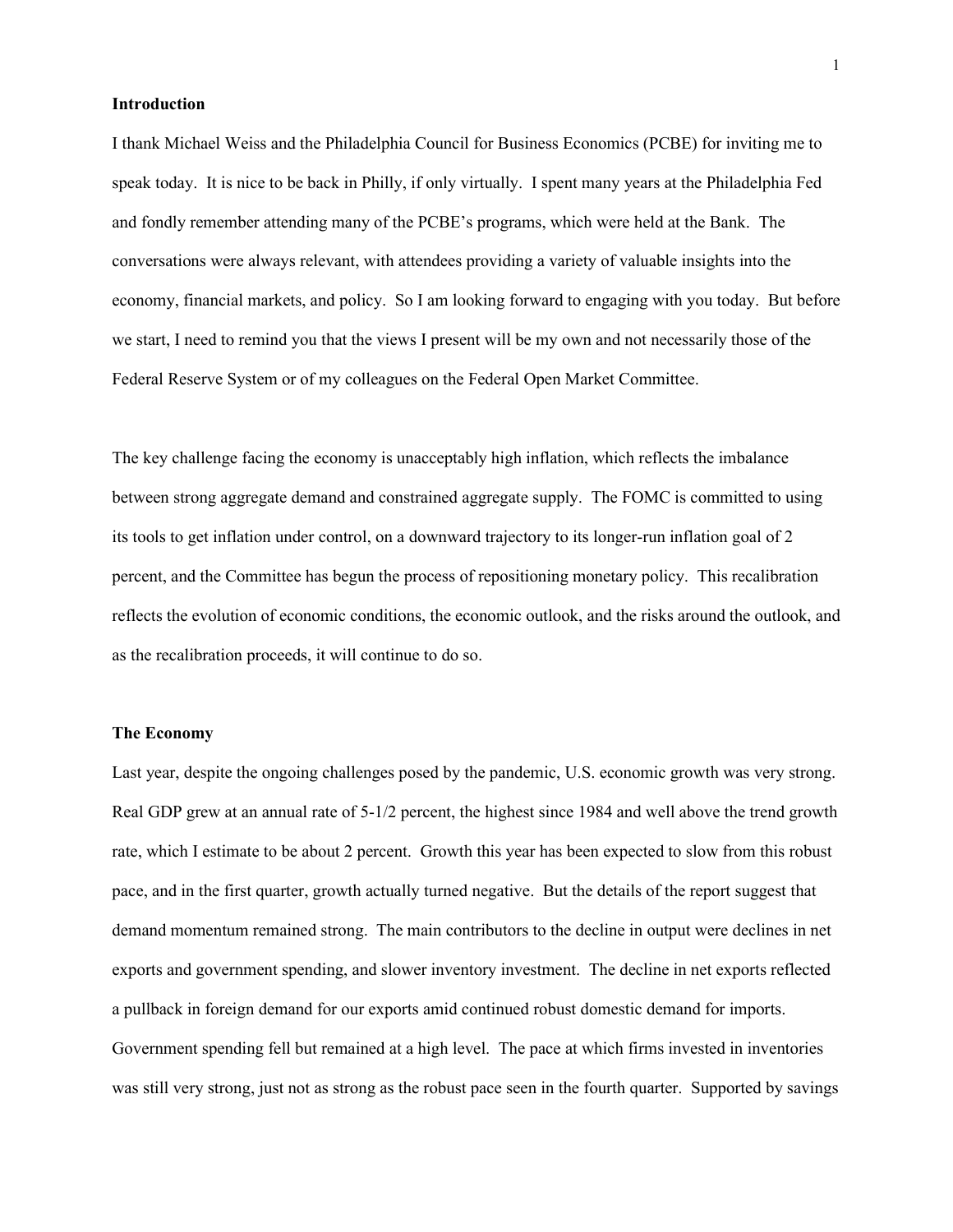accumulated during the pandemic, consumer spending grew at a solid pace in the first quarter, and growth in business fixed investment was solid as well. The April personal consumption data indicate that even though consumers are paying higher prices, they are continuing to spend. Indeed, adjusted for inflation, consumer spending increased on nondurable goods, durable goods, and services.

Strong demand has occurred in the face of very constrained supply in both product and labor markets. Product markets have had to deal with a cascading set of disruptions to supply chains, reflecting differences in virus conditions and virus containment policies across the globe. China's zero-COVID policy has further disrupted supply chains, and Russia's dastardly invasion of Ukraine has further constrained supplies in energy, metals, and agricultural commodity markets. Some of our business contacts have characterized the situation as akin to Whac-A-Mole. As soon as they figure out how to solve a problem in one part of their supply chain, a problem arises in another part. This has meant that the supply chain disruptions have lasted a lot longer than businesses expected. For example, last December, almost two-thirds of our business contacts who were having supply chain problems thought they would see meaningful improvement this year. Now only a third do. Firms have told us that managing their supply chains and their workforce to meet demand has taken attention away from other activities, such as new product innovation, which could affect the longer-run competitiveness of their firms. The recent industrial production data indicate that manufacturers have been able to maintain solid production, even if doing so has taken considerable effort.

Hiring and retention have also required significant effort by businesses. Labor markets are very tight. The economy added 6.7 million jobs last year, and monthly payroll gains have averaged above 500 thousand over the first four months of this year. The unemployment rate has fallen to 3.6 percent and is near the lowest level reached during the long pre-pandemic expansion. Labor force participation remains below its pre-pandemic level. A variety of reasons have contributed to the reduced supply of workers and people leaving the workforce and then only slowly returning to work during the pandemic. These include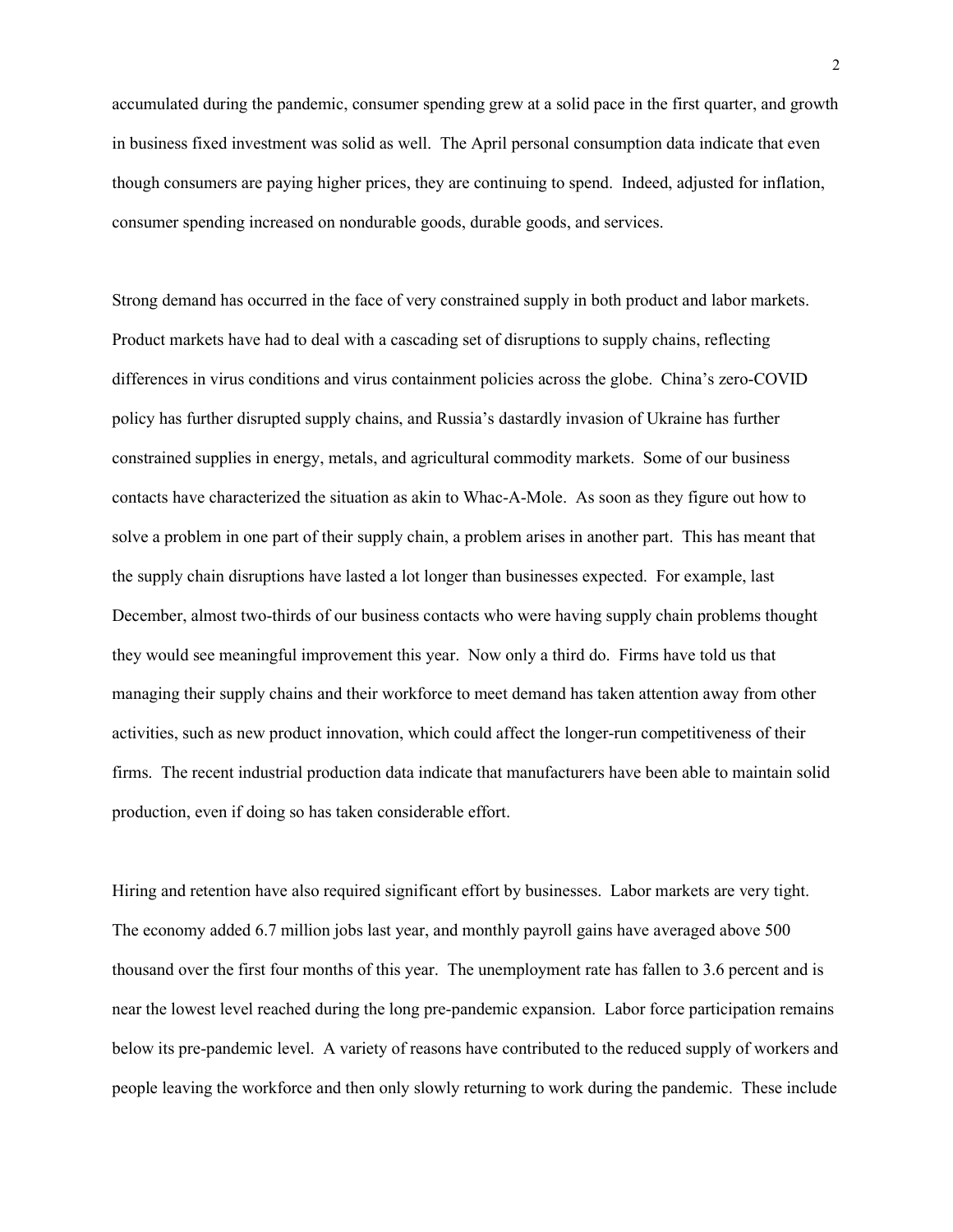responsibility for caring for children or other family members; fear of the virus; reevaluation of their careers; retirement; and reduced immigration. Over time, participation has improved significantly, but labor supply has not been able to keep up with robust labor demand. Job openings are at historically high levels: there are almost 2 openings per unemployed worker; in 2019, another time of tight labor markets, there were about 1.2 openings per unemployed worker. The performance of the labor market over the past two years is even more remarkable when you think back to the early months of the pandemic. In just two months, March and April of 2020, the economy lost about 22 million jobs – about the number it had gained over the long pre-pandemic expansion – and the unemployment rate rose to 14.7 percent. Conditions are vastly different now.

With demand out of balance with supply in both product and labor markets, prices and wages have moved up significantly. When costs first started to rise, firms told us they were reluctant to pass on these higher costs to customers. But as costs have continued to rise, firms have been passing higher costs on in the form of higher prices and finding little resistance. Inflation readings are now at their highest levels in 40 years. Measured year-over-year, in April, total PCE inflation was over 6-1/4 percent, core PCE inflation was nearly 5 percent, and the Cleveland Fed's median PCE inflation was over 4-1/4 percent. When inflation started to move up earlier last year, it was concentrated mainly in goods and services most directly affected by the pandemic and its effects on supply chains, such as used cars and home furniture. As the economy reopened, people who accumulated savings when things were shut down have been able to travel and eat out more, and prices for these and other services are now rising sharply. Indeed, price pressures have broadened to a wide set of goods and services. One way to see this is to look at the 44 components that are used to construct the Cleveland Fed's median CPI inflation measure. Measured yearover-year, median CPI rose at a 5.2 percent rate in April, with 64 percent of components having yearover-year inflation rates of 5 percent or more, and 82 percent of components having inflation rates of 3 percent or more. In contrast, a year ago, the median CPI measure of inflation was 2.1 percent, and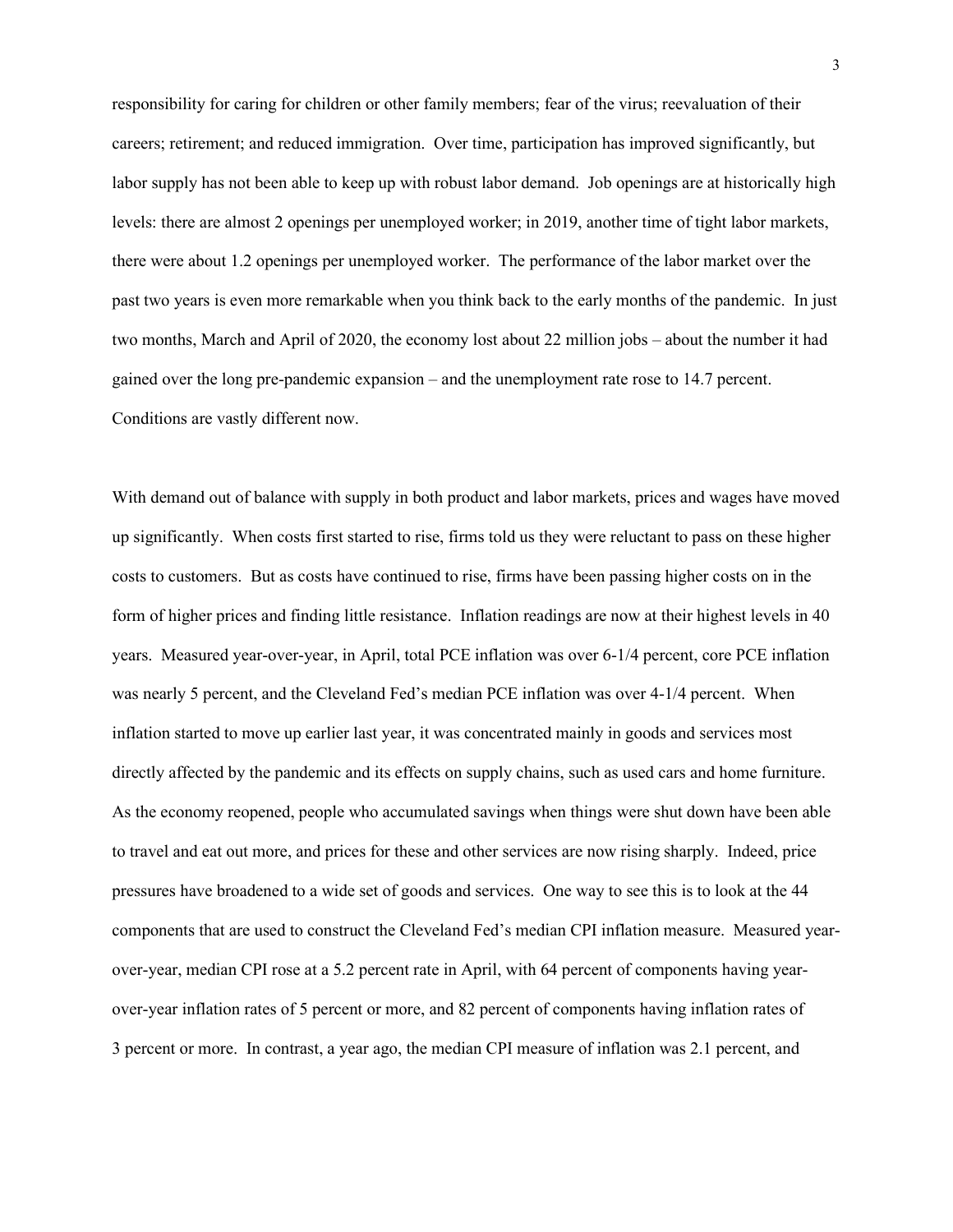41 percent of components had inflation rates under 2 percent.<sup>1</sup>

Wage pressures have also built up over time. The employment cost index for private industry workers accelerated over the three months ending in March, rising at a 5.8 percent annual pace. Higher wages that reflect higher productivity growth are a positive for the economy, and a higher level of wages represents a shift of income share from capital to labor. But the current pace of wage increases is inconsistent with maintaining price stability.

## **Monetary Policy**

In making its monetary policy decisions, the FOMC is always guided by its strong commitment to achieving its goals of price stability and maximum employment. While monetary policy cannot affect the supply-side factors that have contributed to the very high inflation readings, it can affect the demand side of the economy. The Fed is committed to using its tools to get inflation under control by tightening financial conditions to bring excess demand into better balance with constrained supply.

The FOMC raised its policy rate by 25 basis points at its March meeting and by another 50 basis points at its May meeting, and the Committee indicated that it believes ongoing rate increases will be appropriate. In addition, yesterday the Fed began reducing the size of its balance sheet according to the plan announced in May. Reducing the amount of the Fed's securities holdings will help to lessen downward pressure on longer-term interest rates by returning duration to the market. The reduction will be done primarily by adjusting the reinvestment amounts of the principal payments the Fed receives on its assets. Without asset sales, the process could take three years or so. The Fed is starting by allowing up to \$30 billion per month of Treasury securities and up to \$17.5 billion per month of agency securities to run off its balance sheet. In three months, these caps will rise to \$60 billion per month for Treasuries and

<span id="page-4-0"></span><sup>&</sup>lt;sup>1</sup> The median CPI and median PCE inflation measures are maintained by the Cleveland Fed's Center for Inflation Research and are available at https://www.clevelandfed.org/en/our-research/center-for-inflation-research.aspx.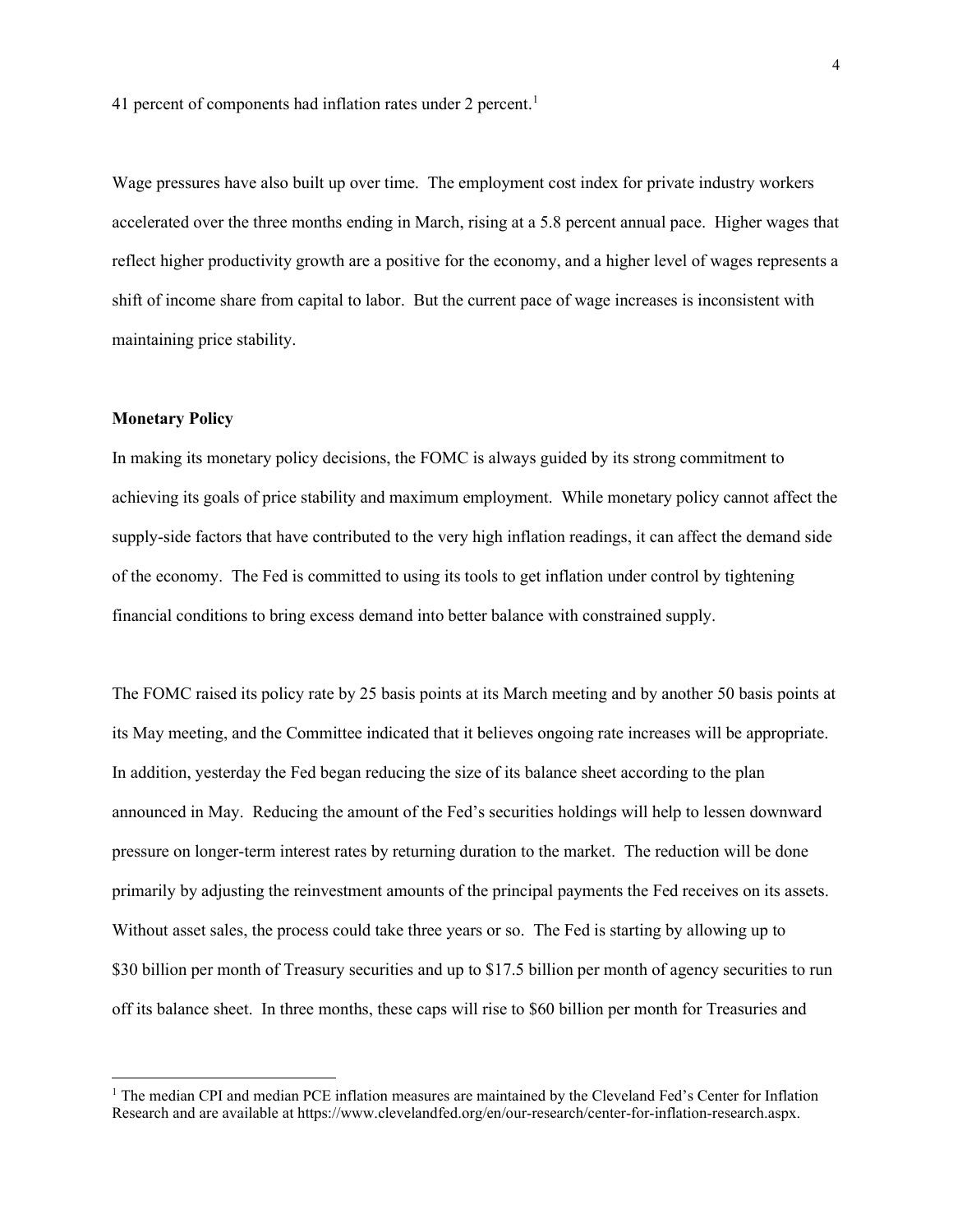\$35 billion per month for agency securities. To the extent that maturing Treasury coupon securities are less than the monthly cap, Treasury bills will make up the rest of the runoff up to the cap. As securities run off the asset side of the Fed's balance sheet, the Fed's liabilities, which include reserve balances, will also decline. The balance sheet will continue to shrink until reserve balances are close to the level the FOMC judges is consistent with implementing monetary policy via its ample reserves operating regime. In this regime, reserve levels are ample enough that control over the federal funds rate and other shortterm interest rates is executed primarily through setting the Fed's administered rates and active management of the supply of reserves is not needed.

With the interest rate moves we have made so far, the current target range of the federal funds rate is 75 to 100 basis points. This is well below the range of estimates of the longer-run nominal policy rate that would be neutral in the sense of neither stimulating nor restraining economic activity when inflation is 2 percent. For example, in the March Summary of Economic Projections of FOMC participants, the range of estimates of the longer-run fed funds rate was 2 to 3 percent. My own estimate is 2-1/2 percent. If inflation were 2 percent, with longer-term inflation expectations anchored at levels consistent with the 2 percent goal, this would imply a neutral real fed funds rate of 1/2 percent. But in the current high inflation environment, the real fed funds rate remains very negative. So given economic conditions, ongoing increases in the fed funds rate are called for. Unless there are some big surprises, I expect it to be appropriate to raise the policy rate another 50 basis points at each of our next two meetings.

At that point, the nominal funds rate will be nearing the lower end of estimates of the longer-run neutral rate and the balance-sheet reduction will have been underway for two months. The FOMC will then be well positioned to consider the appropriate pace at which to continue removing accommodation over the balance of the year and assess how high rates will need to go. In my view, with inflation as elevated as it is, the funds rate will probably need to go above its longer-run neutral level to rein in inflation. But we cannot make that call today because it will depend on how much demand moderates and what happens on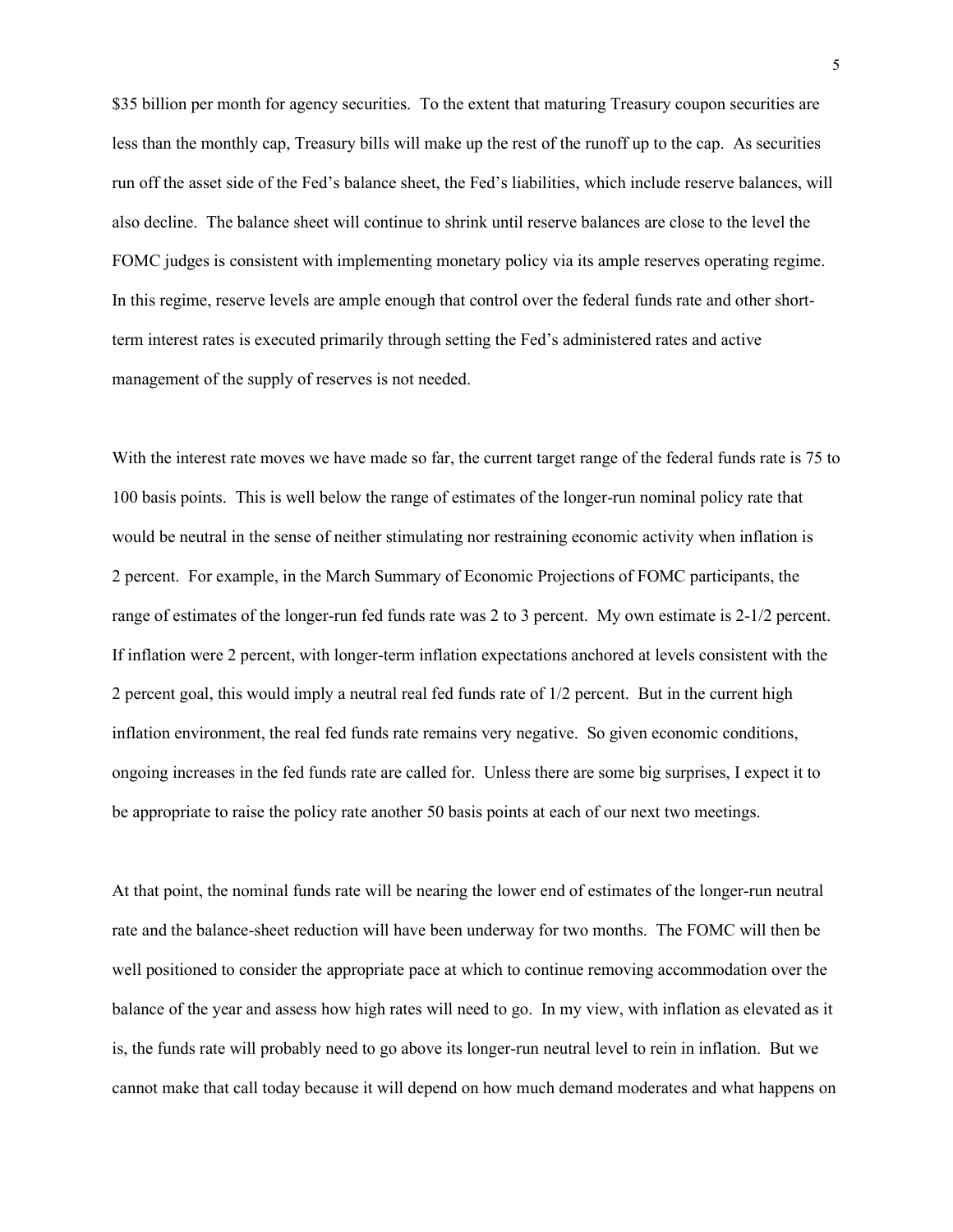the supply side of the economy. So, we need to continue monitoring economic and financial developments closely to gauge the balance between demand and supply and the evolution of price pressures. Making this assessment will be challenging because a variety of forces will be affecting the demand and supply sides of the economy as the year progresses. The ongoing war in Ukraine and the COVID lockdowns in China pose upside risks to inflation but downside risks to growth. On the demand side, broader financial conditions have already tightened considerably, as markets have anticipated further rate increases in light of the Fed's forward guidance. For example, the 30-year mortgage rate was under 3 percent last September and is now about 5-1/4 percent, and recent data suggest some tempering in housing market activity. It could be that the relatively swift tightening in financial conditions means that monetary policy will transmit throughout the economy faster than in past cycles and that demand will moderate more quickly, too. The effects of the fiscal stimulus provided during the pandemic are also waning, which will help to moderate growth. In addition, elevated inflation readings may also result in a pullback in spending more generally. On the supply side of the economy, with some luck, supply chain disruptions will begin to abate and labor market participation will continue to rise, helping to ease supply constraints and allowing supply in product and labor markets to come into better balance with demand. But we cannot rely on luck.

With both demand-side and supply-side factors contributing to high inflation, and because inflation tends to be persistent, it will likely take some time for inflation to reach our longer-run goal of 2 percent. I will be looking for compelling evidence that inflation is on a downward trajectory toward our 2 percent goal, and before I conclude that inflation has peaked, I will need to see several months of sustained downward monthly readings of inflation. I have not seen that yet. On the positive side, the monthly increases in the core PCE price index were relatively stable over February, March, and April. But in April, the monthly readings of both core CPI inflation and the Cleveland Fed's median PCE inflation reversed the declines seen in March. Rising rents and rising prices of energy, agricultural products, and other commodities can be expected to continue to feed through to overall inflation for a time.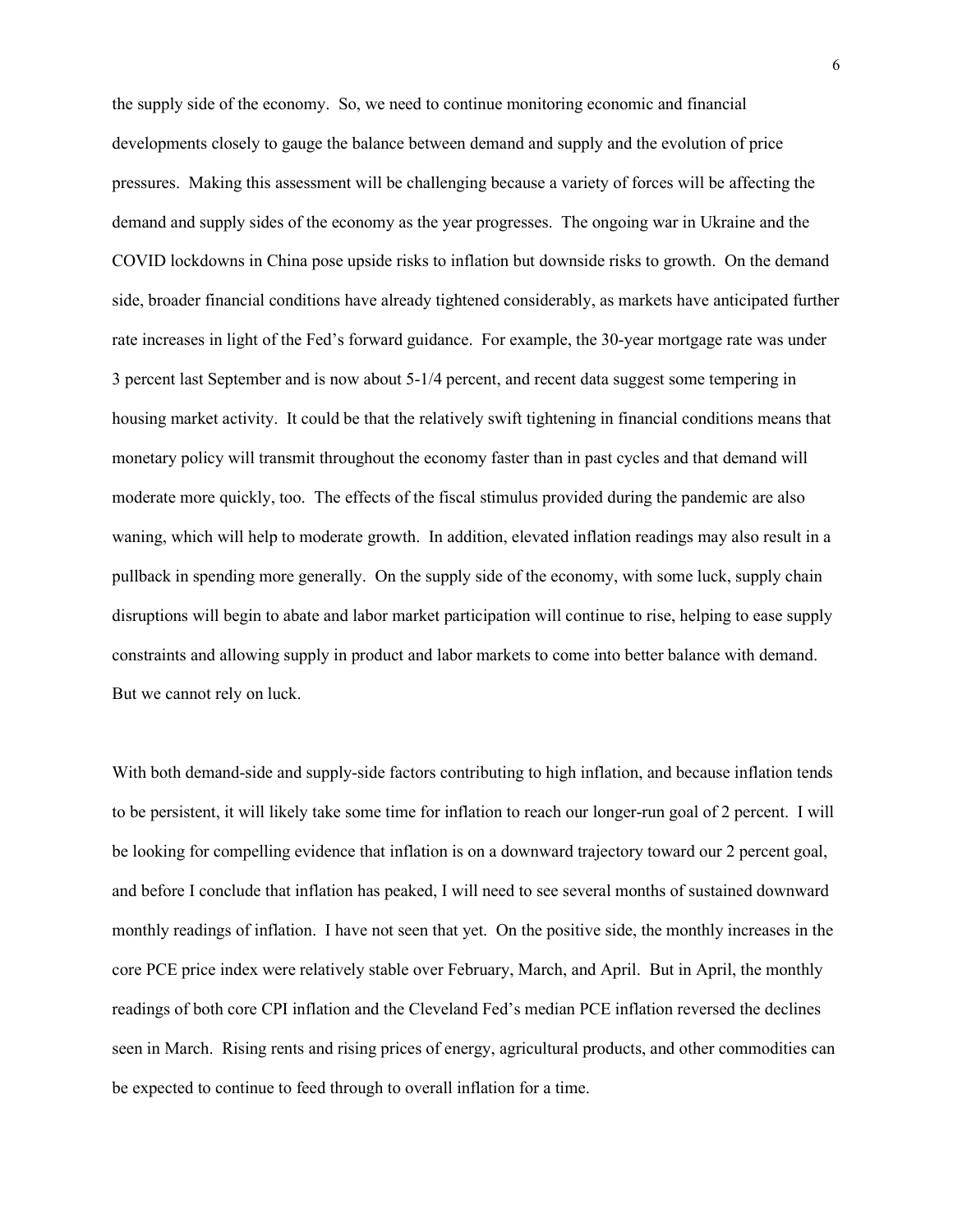In my view, a risk-management approach argues for being cautious about declaring that inflation is on a sustainable downward path because the inflation risks are to the upside and because the longer inflation runs above our goal, the higher the risk that longer-term inflation expectations will become unanchored, thereby making the return to price stability much more costly. We already see that medium- and longerterm inflation expectations have moved up over time. The Board staff's measure of common inflation expectations, which summarizes a number of measures, has been rising and is at the upper end of the range of values seen since  $2005$  $2005$ .<sup>2</sup> Some of that rise has been driven by increases in near-term expectations; for example, the Cleveland Fed's measure of year-ahead indirect consumer inflation expectations, which is based on a nationwide survey of adults with more than 10,000 responses each week, moved above 7 percent for the week ended May 28, 2022, compared to around 4 percent a year ago. [3](#page-7-1) But even though longer-term inflation expectations have moved up by less, I do not think it is prudent to ignore the rise given the serious harm that would be caused were longer-term expectations to move above levels consistent with our 2 percent inflation goal and high inflation were to become embedded in the economy. So, if by the September FOMC meeting, the monthly readings on inflation provide compelling evidence that inflation is moving down, then the pace of rate increases could slow, but if inflation has failed to moderate, then a faster pace of rate increases could be necessary.

In the current environment, there is heightened uncertainty around the outlook. The risk of recession has risen, but because underlying aggregate demand momentum and the demand for labor are so strong, a good case can still be made that as demand and supply come into better balance, a sharp slowdown can be avoided, with growth slowing to a trend pace this year, labor market conditions remaining healthy, and inflation moving down to a 4-1/2 to 5-1/2 percent range this year and declining further next year. Of course, if there is anything we have learned over the past two years, it is that the economy can evolve

<span id="page-7-0"></span><sup>2</sup> See Hie Joo Ahn and Chad Fulton, "Research Data Series: Index of Common Inflation Expectations," FEDS Notes, Board of Governors of the Federal Reserve System, March 5, 2021 (https://doi.org/10.17016/2380- 7172.2873).

<span id="page-7-1"></span><sup>&</sup>lt;sup>3</sup> The Cleveland Fed's measure of year-ahead indirect consumer inflation expectations is available at https://cebra.org/programs/idd/indirect-consumer-inflation-expectations/.